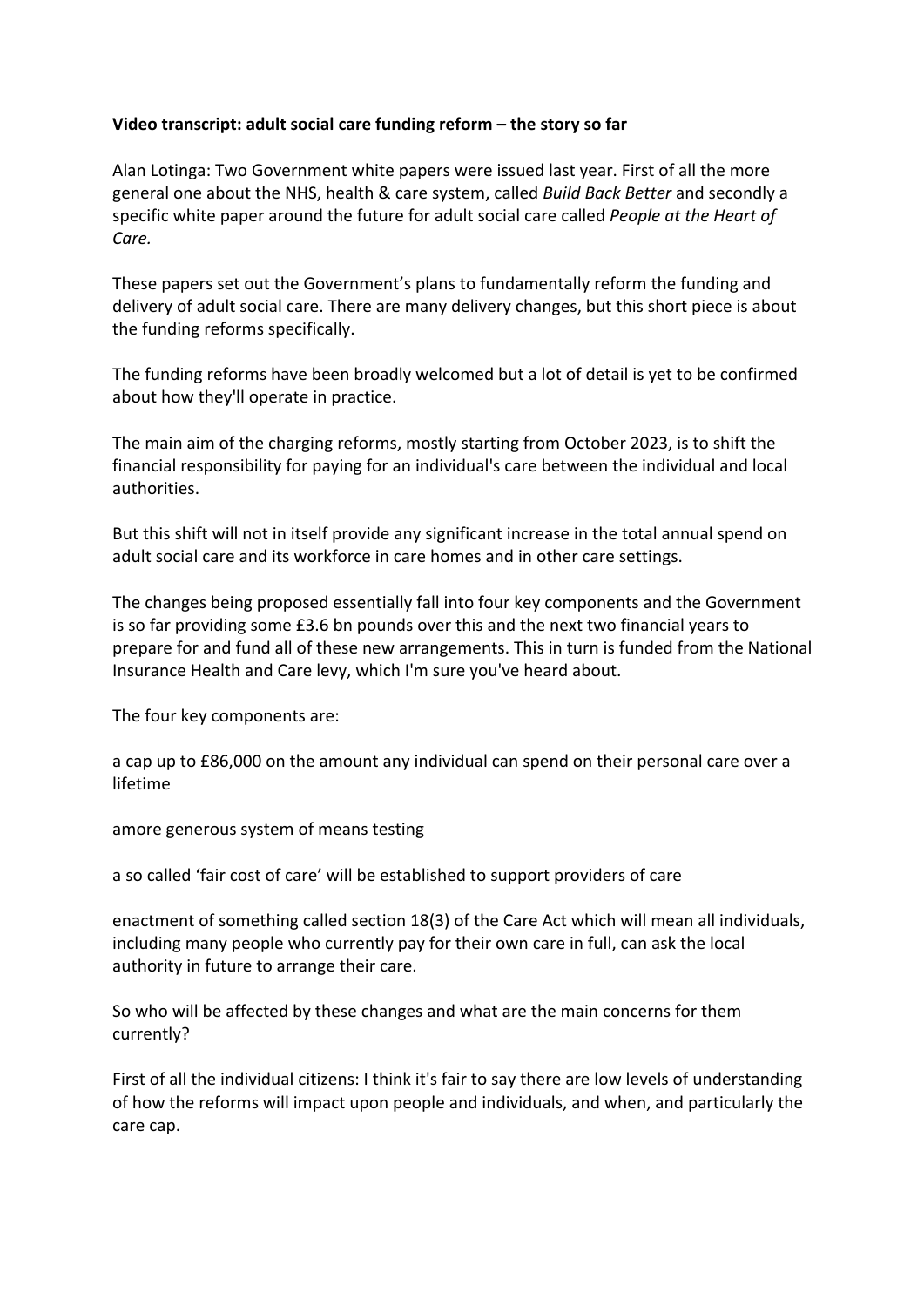Secondly it's unclear how many people will actually take up the option for the local authority to assess and arrange their care.

Thirdly, all of these changes are likely to lead to a lot more concerns from people and complaints directed at local authorities.

Moving on to care providers, care homes and other care providers, again I think it's fair to say there are mixed levels of understanding about the impact of the reforms on those care providers and specifically their businesses.

They face also possible complexity if different approaches to these arrangements and their introduction are used by different local authorities, because many of these providers do business with local authorities across a wide area.

Finally from a care provider's point of view there is apprehension generally about the fair cost of care exercise.

Moving finally to local authorities who are required to lead these changes, there's general support for the broad principles of what's going to happen but there is concern about the scale and the time scales of the financial and operational challenge under the requirement to run, on an annual basis, these new arrangements.

Secondly with other along with other financial pressures local authorties have no capacity in truth to make up any shortfall in the funding for these reforms between the £3.6bn provided nationally and what they will finally cost.

One big positive here is the opportunity to move towards more effective and efficient modern practices, for example more online information and advice to be provided, more online financial self-assessments that individuals can initiate themselves.

Finally, there are real concerns that without such changes in practices, local authorities may need up to an extra 5000 or so staff across England, which simply isn't feasible in the current climate, and the £3.6bn funding so far allocated by the Government over three years to March 2025 will simply not be enough to fund all this.

With that in mind that County Council Network has recently estimated there may be as much as a 40% funding gap.

I hope you found that useful, and you might ask yourself what are we doing in West Midlands ADASS?

Well first of all we're linked in very closely to key national resources. We are helping the Local Government Association develop cost tools to conduct the fair cost of care exercise.

More on regional basis there's regular updating of our 14 councils' lead commissioners and finance leads on the work that we're doing. We also have strong links at a regional level